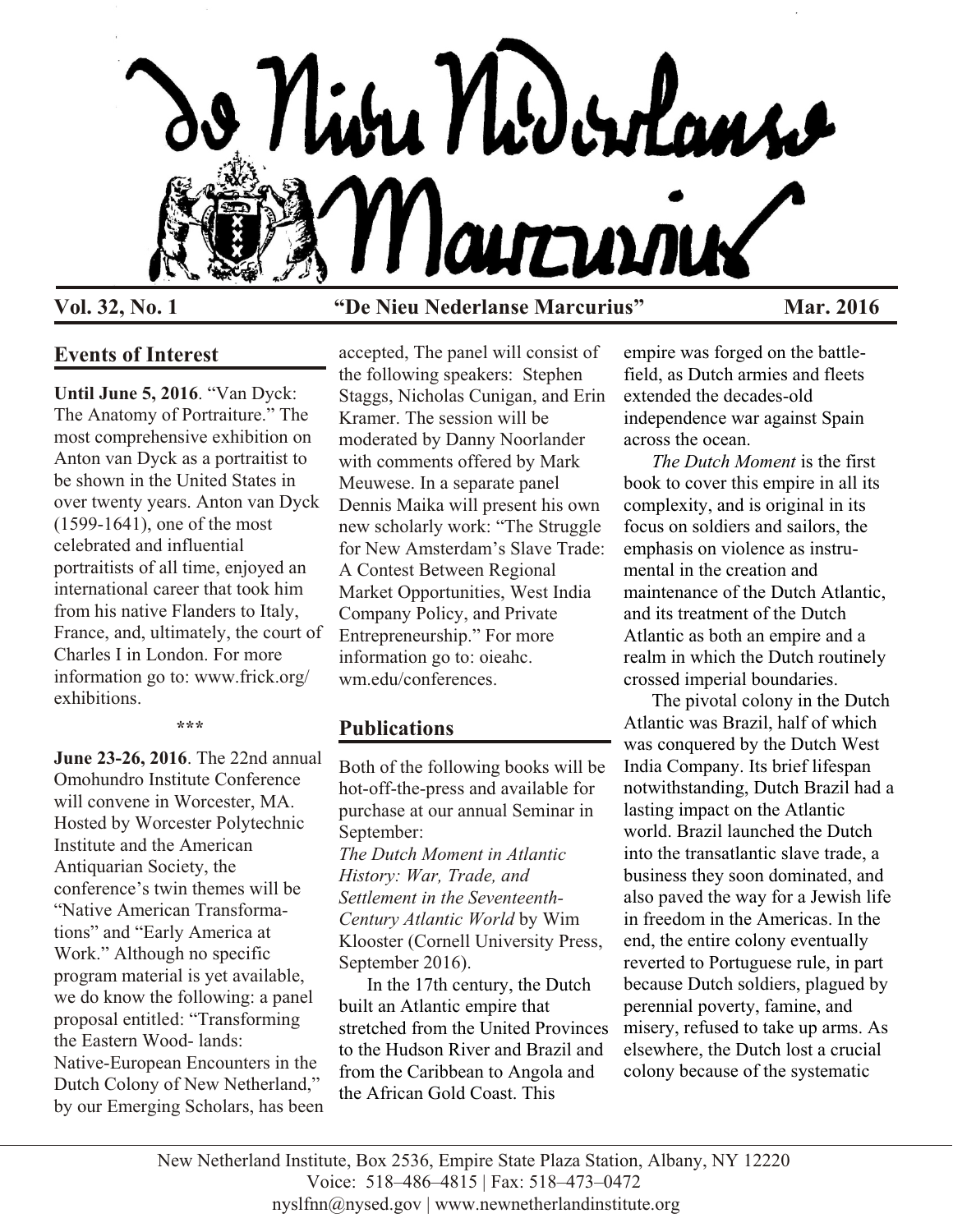## **De Nieu Nederlanse Marcurius 2**

neglect of the very soldiers upon whom the empire's defenses rested.

## *The Pinkster King and the King of Kongo: The Forgotten History of America's Dutch-Owned Slaves*, by Jeroen Dewulf. (University of Mississippi Press, September 2016).

This book presents the history of the nation's forgotten Dutch slave community and free Dutchspeaking African-Americans from 17th-century New Amsterdam to 19th-century New York and New Jersey. It also develops a provocative new interpretation of one of America's most intriguing black folkloric traditions, Pinkster. Dewulf rejects the traditional interpretation of this celebration of a "slave king" as a form of carnival. Instead, he shows that it is a ritual rooted in mutual-aid and slave brotherhood traditions. By placing Pinkster in an Atlantic context, Dewulf identifies striking parallels to royal election rituals in slave communities elsewhere in the Americas, which he relates to the ancient Kingdom of Kongo and the historical impact of Portuguese culture in West-Central Africa.

Whereas the importance of African-American fraternities providing mutual-aid has long been acknowledged for the post-slavery era, Dewulf's focus on the social capital of slaves traces concern for mutual-aid back to 17th-century Manhattan. He suggests a stronger impact of Manhattan's first slave community on the development of African-American identity in New York and New Jersey than has hitherto been assumed.

While the earliest historians working on slave culture in a North American context were mainly interested in an assumed process of assimilation according to European standards, later generations pointed out the need to look for indigenous African continuities. The findings of this book suggest the necessity to complement the latter with an increased focus on the contact Africans had with European primarily Portuguese—culture before they were shipped as slaves to the Americas.

## **News**

From the "New Holland Foundation Newsletter" December 2015: For the "Forts Project," where the aim is an overview of all Dutch fortifications worldwide, researcher Lodewijk Hulsman finished his report on Brazil this year. In Dutch archives he traced forgotten documents and maps concerning the building methods and backgrounds of the former engineers of these military works in the Tropics. For the North American part of the 'Forts Project' historian Jaap Jacobs finished his research on Dutch fortifications, as part of the *Atlas of Dutch North America*. In cooperation with the New Netherland Institute, Jacobs did thorough work in archives in the Netherlands and the U.S.A., where he found new and useful information for future archaeological research and conservation. The two reports have become greatly informative and for the first time an overview of the Dutch fortifications in Brazil (c. 1585-1654) and North

America (1614-1676) is presented. Reports are both published on the NHF-website: http://bit.ly/22nugaK

## **NNI News**

Annual Meeting and Luncheon: Sat. May 21st 10:00 am–3:00 pm First Presbyterian Church, 34 Broadway, Rensselaer, NY 12144. The meeting, luncheon, and talk will take place in the church followed by an opportunity to visit the "Slavery Exhibit" (see last issue of Marcurius) at Crailo Historic Site, which is just a block from the church. The business meeting will include introduction of new board members, an update from the NYS Archives on the digitization project, and an update from the NNRC director. The featured speaker at this year's meeting will be Susanah Shaw Romney, author of *New Netherland Connections: Intimate Networks and Atlantic Ties in 17th-Century America*, the 2013 Hendricks Award winner. The title of her talk will be "Housewives and Businesswomen: Changing how we think about Dutch women in the Atlantic World."

### \*\*\*

"Pavonia aka New Jersey et al. A Historical Perspective" (working title) is the theme of the 39th New Netherland Seminar. The seminar will include three parts: two relating to NJ's colonial and state history, the third relating to New Netherland in general. The Seminar will be held at the New Brunswick Theological Seminary, New Brunswick, NJ. The seminar and its companion events will take place

<sup>\*\*\*</sup>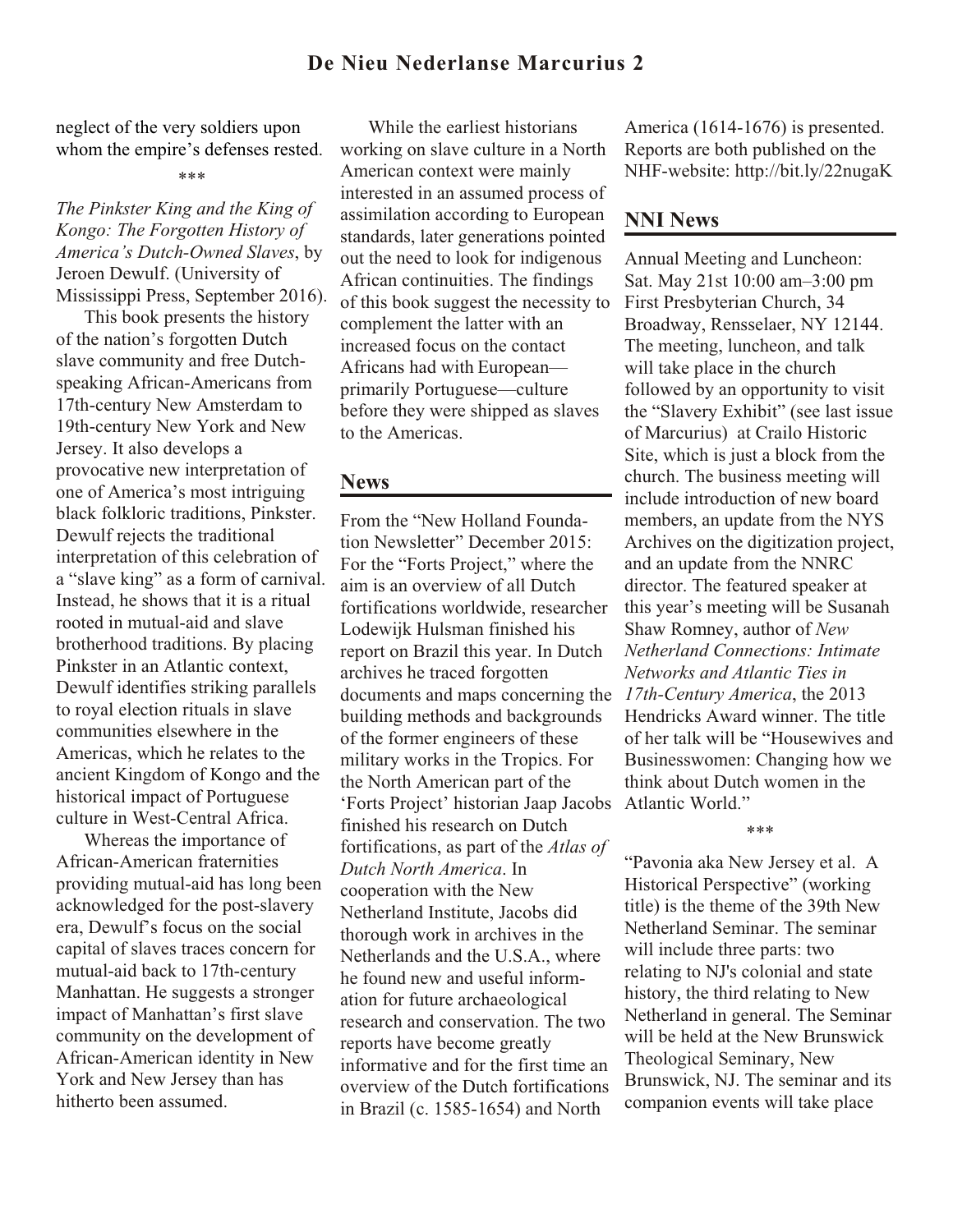over three days, beginning on Thursday, the 22nd of September and concluding on Saturday the 24th. In addition to the two-day conference, there will be a reception Thursday evening and the New Netherland dinner on Friday evening. Relevant tours are being planned.

\*\*\*

The NNI Nominating Committee is looking for members who may be interested in serving on the Board of Trustees. In particular the Institute could use members that have knowledge and expertise in law and/or public relations, though there are no prerequisites. Board meetings are held four times per year, with most meetings taking place in Albany, New York. The NNI currently has Board members from as far away as Delaware, Virginia, and Illinois!

Please consider lending your time and talent to our worthy organization by serving as a Trustee. Visit our web site to learn more about us and if you think you might be interested in serving on the Board of the New Netherland Institute, E. James Schermerhorn (Jim) [schermerhornej@verizon.net](mailto:schermerhornej@verizon.net), Nominations Committee Chair, looks forward to hearing from you. \*\*\*

Alice P. Kenney Award : Applications due April 15, 2016. This grant now enables the Institute to award an annual prize of \$5,000 to an individual or group that has made a significant contribution to colonial Dutch studies and/or has encouraged understanding of the significance of the Dutch colonial experience in North America by

research, teaching, writing, speaking, or in other ways. For more information: bit.ly/1Vfv8IX

\*\*\*

Five episodes of our podcast "New Netherland *Praatjes*," hosted by Russell Shorto are now available on our site: Charles Gehring, James Bradley, Len Tantillo, Susanah Romney, and Jeroen Dewulf. Four more have been recorded, with three of them edited and in line for posting: Janny Venema, Dennis Maika, Paul Huey, and Firth Fabend. Go to: bit.ly/1Xxzmuj

## \*\*\*

NNRC Student Scholar in Residence Research Grant: Applications are due May 15, 2016. The New Netherland Research Center (NNRC), a joint endeavor of the New Netherland Institute (NNI) and the Office of Cultural Education, New York State Education Department (NYSED/OCE), with financial support from the Government of the Netherlands, announces the next NNRC Student Scholar in Residence Research Grant. The grant covers a period of up to three months in residence and provides a stipend of \$5,000. More information: bit.ly/22p7yLO

**\*\*\***

The NNI is pleased to announce that the following project supported by the Dutch Culture USA Program (sponsored by the Consulate General of the Netherlands in NY) is underway: "Creating and Publishing a Guide to the Engel Sluiter Collection at the Bancroft Library, University of California." The Engel Sluiter historical

documents collection at the UC Berkeley Bancroft Library is an accumulation of research notes and transcriptions of historical documents from archives throughout Europe and Latin America, made between approximately 1930-2001 by Engel Sluiter, former Professor of History at the University of California, Berkeley and Dutch native. The collection consists of 98 boxes of these notes and transcriptions, estimated in excess of 160,000 pages, including photocopies of documents and other written works. While the collection is summarized as relating to "17th-century Dutch Iberian global rivalry," subjects range from Dutch, English, French, Spanish, and Portuguese voyages to the Americas, imperial finances between the later 16th- and first half of the 17th-centuries, Dutch voyages during the early 17th century, shipping records, the Dutch presence in North America, the Caribbean and Brazil, the transatlantic slave trade, the Newfoundland fisheries, and the Dutch Arctic exploration and whaling. This wealth of information pertaining to the 16th to 17th century period of European exploration and conquest includes many copies of primary and secondary sources. Those written in Dutch, Spanish, French, or Portuguese are often accompanied by short transcriptions in English and sometimes by English translations.

### \*\*\*

In addition to the above project, the *Nationaal Archief* is funding the digitization of the remaining 9,500